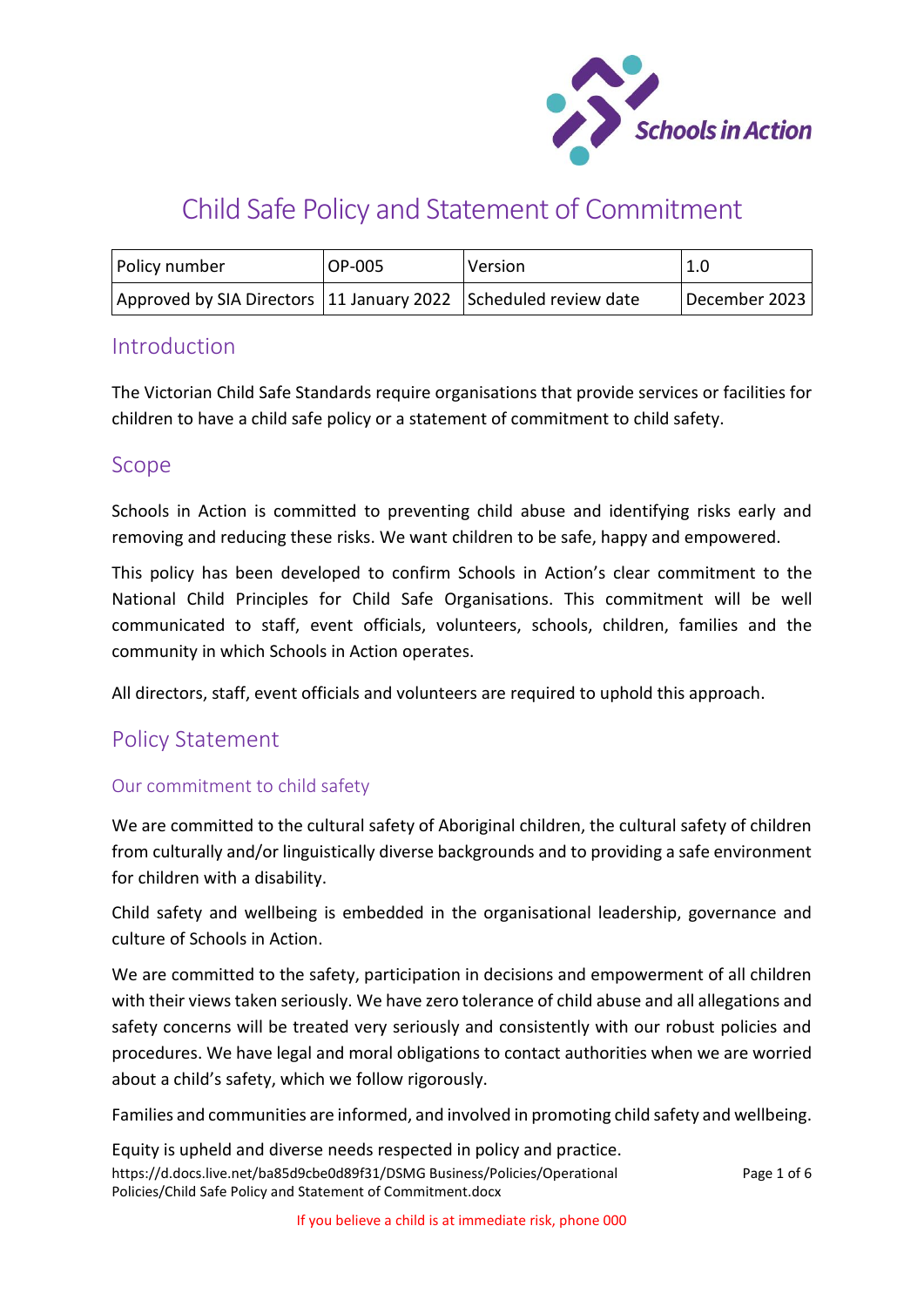OP-005 Child Safe Policy and Statement of Commitment



Schools in Action has robust human resources and recruitment practices to reflect child safety and wellbeing values.

Processes for complaints and concerns are child focused.

Schools in Action is committed to regularly training and educating our directors, staff, event officials and volunteers to have the knowledge, skills and awareness to keep children and young people safe.

Physical and online environments promote safety and wellbeing while minimising the opportunity for children and young people to be harmed.

We have specific policies and procedures in place that are regularly reviewed to embrace continuous improvement and support our directors, staff, event officials and volunteers to achieve these commitments.

#### Our children

This policy is intended to empower children, who are vital and active participants at Schools in Action events. We involve them when making decisions, especially about matters that directly affect them. We listen to their views and respect what they have to say.

We promote diversity and acceptance at Schools in Action and people from all walks of life and cultural backgrounds are welcome. In particular, we:

- promote the cultural safety, participation and empowerment of Aboriginal children
- promote the cultural safety, participation and empowerment of children from culturally and/or linguistically diverse backgrounds
- ensure that children with a disability are safe and can participate equally.

#### Our staff, event officials and volunteers

This policy guides our staff, event officials and volunteers on how to behave with children at Schools in Action.

All of our staff, event officials and volunteers must agree to abide by our code of conduct which specifies the standards of conduct required when working with children. All staff, event officials and volunteers, as well as children and their families are given the opportunity to contribute to the development of the code of conduct.

# Training and supervision

Training and education are important to ensure that everyone at Schools in Action understands that child safety is everyone's responsibility.

https://d.docs.live.net/ba85d9cbe0d89f31/DSMG Business/Policies/Operational Policies/Child Safe Policy and Statement of Commitment.docx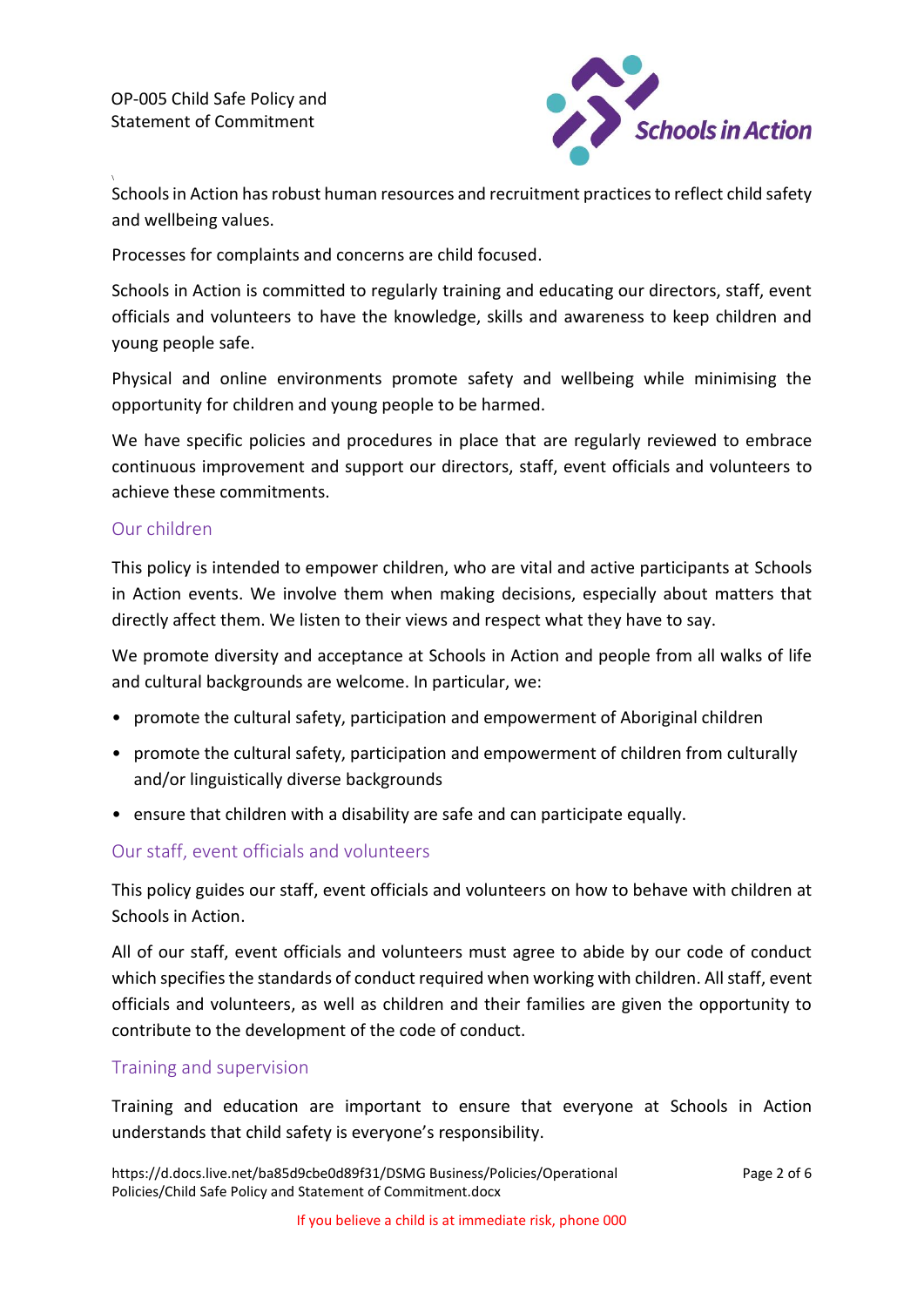

Our organisational culture aims for all directors, staff, volunteers, families and children to feel confident and comfortable in discussing any allegations of child abuse or child safety concerns. We train our directors, staff, event officials and volunteers to identify, assess and minimise risks of child abuse and to detect potential signs of child abuse.

We also support our directors, staff, event officials and volunteers through ongoing supervision to develop their skills to protect children from abuse and promote the cultural safety of Aboriginal children, the cultural safety of children from linguistically and/or diverse backgrounds and the safety of children with a disability.

New staff, event officials and volunteers will be supervised regularly to ensure they understand Schools in Action's commitment to child safety and that everyone has a role to play in protecting children from abuse. This will include checking that their behaviour towards children is safe and appropriate (please refer to Schools in Action's Code of Conduct for information about appropriate behaviour). Any inappropriate behaviour will be reported through appropriate channels, including the Department of Health and Human Services and Victoria Police, depending on the severity and urgency of the matter.

# Recruitment

We take all reasonable steps to employ skilled people to work with children. We develop selection criteria and advertisements which clearly demonstrate our commitment to child safety and an awareness of our social and legal responsibilities. Schools in Action understands that when recruiting directors, staff, event officials and volunteers, we have ethical as well as legislative obligations.

We actively encourage applications from Aboriginal people, people from culturally and/or linguistically diverse backgrounds and people with a disability.

All people who are engaged in child-related work and who are not exempt, including volunteers, are required to hold a Working with Children Check and to provide evidence of this check. For more information, please refer to the [Working with Children website](http://www.workingwithchildren.vic.gov.au/home/) <http://www.workingwithchildren.vic.gov.au/home/>.

We conduct reference checks and police record checks to ensure that we are recruiting the right people. If during the recruitment process a person's records indicate a criminal history then the person will be given the opportunity to provide further information and context.

# Fair procedures for staff, event officials and volunteers

The safety and wellbeing of children is our primary concern. We are also fair and reasonable to all staff, event officials and volunteers. The decisions we make when recruiting, assessing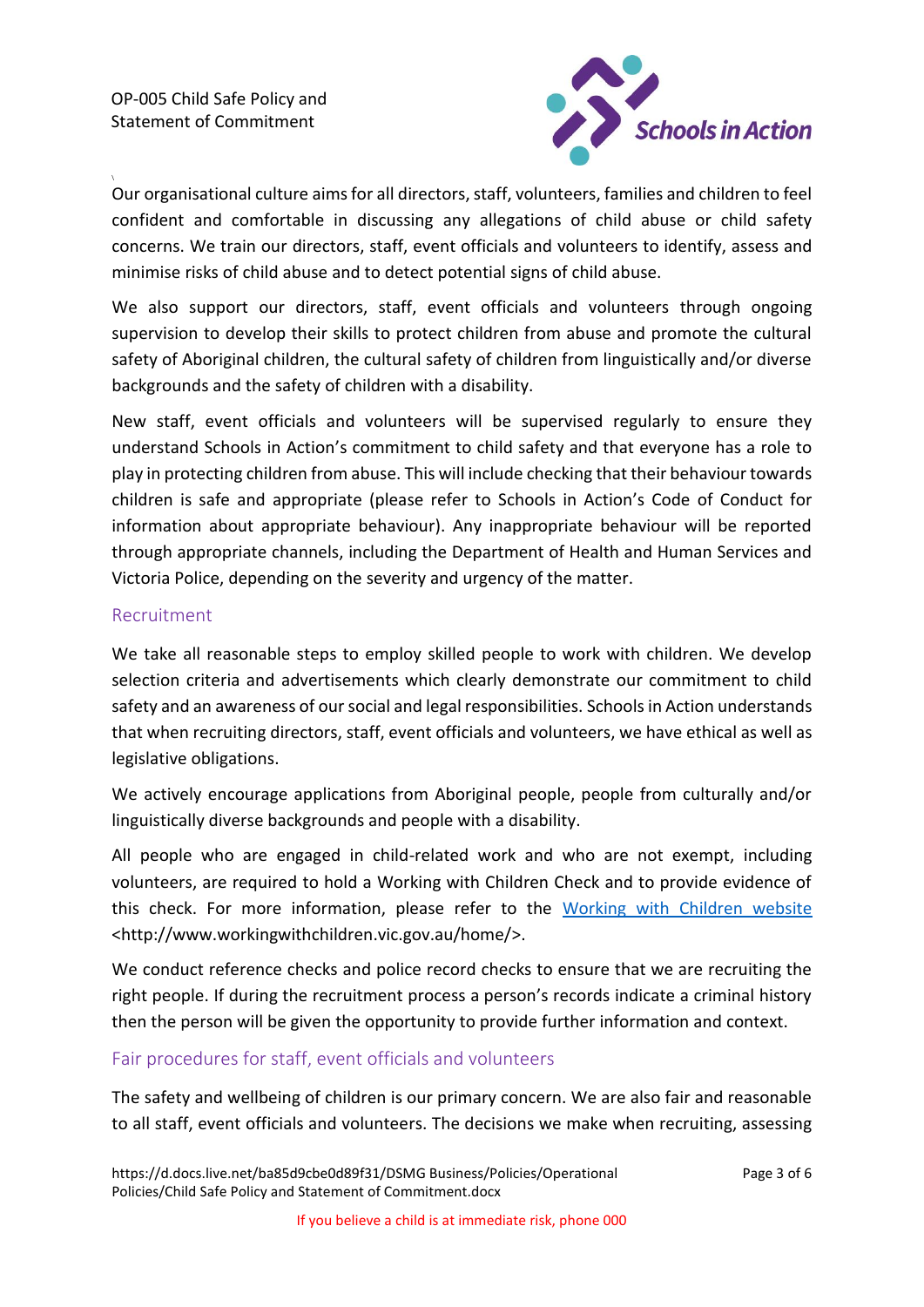OP-005 Child Safe Policy and Statement of Commitment



incidents and undertaking disciplinary action will always be thorough, transparent and based on evidence.

We record all allegations of abuse and safety concerns using our incident reporting form. All records are securely stored. If an allegation of abuse or a safety concern is raised, we provide updates to children and families on progress and actions we as an organisation take.

#### **Privacy**

We have a Privacy Policy available at [https://www.schoolsinaction.com.au/privacy-policy.](https://www.schoolsinaction.com.au/privacy-policy) All personal information considered or recorded will respect the privacy of the individuals involved, whether they be staff, event officials, volunteers, families or children, unless there is a risk to someone's safety. Everyone is entitled to know how this information is recorded, what will be done with it and who will have access to it. This is intended to protect reporters and to ensure that all members of Schools in Action are comfortable to disclose any allegations or concerns in relation to child safety without repercussions.

# Legislative responsibilities

Schools in Action takes its legal responsibilities seriously, including:

- Failure to disclose: All adults in Victoria who have a reasonable belief that an adult has committed a sexual offence against a child under 16 have an obligation to report that information to Victoria Police
- Mandatory reporting: Any directors, staff, event officials or volunteers who are mandatory reporters (doctors, nurses, midwives, teacher, principals and police officers) must comply with their duties
- Failure to protect: People of authority in our organisation will commit an offence if they know of a substantial risk of child sexual abuse and have the power or responsibility to reduce or remove the risk, but negligently fail to do so
- Reportable conduct: The directors of our organisation must be made aware of any allegations of physical and sexual abuse, sexual misconduct, significant emotional or psychological harm or significant neglect by an employee or volunteer towards a child. We are also legally required to notify the Commission for Children and Young People of the allegation
- Duty of care: If a child is abused by an individual associated with our organisation, our organisation is presumed to have breached its duty of care unless it can prove that it took 'reasonable precautions' to prevent the abuse in question. For more information, please refer to the [new organisational duty of care to prevent child abuse page](https://www.justice.vic.gov.au/safer-communities/protecting-children-and-families/betrayal-of-trust-fact-sheet-the-new)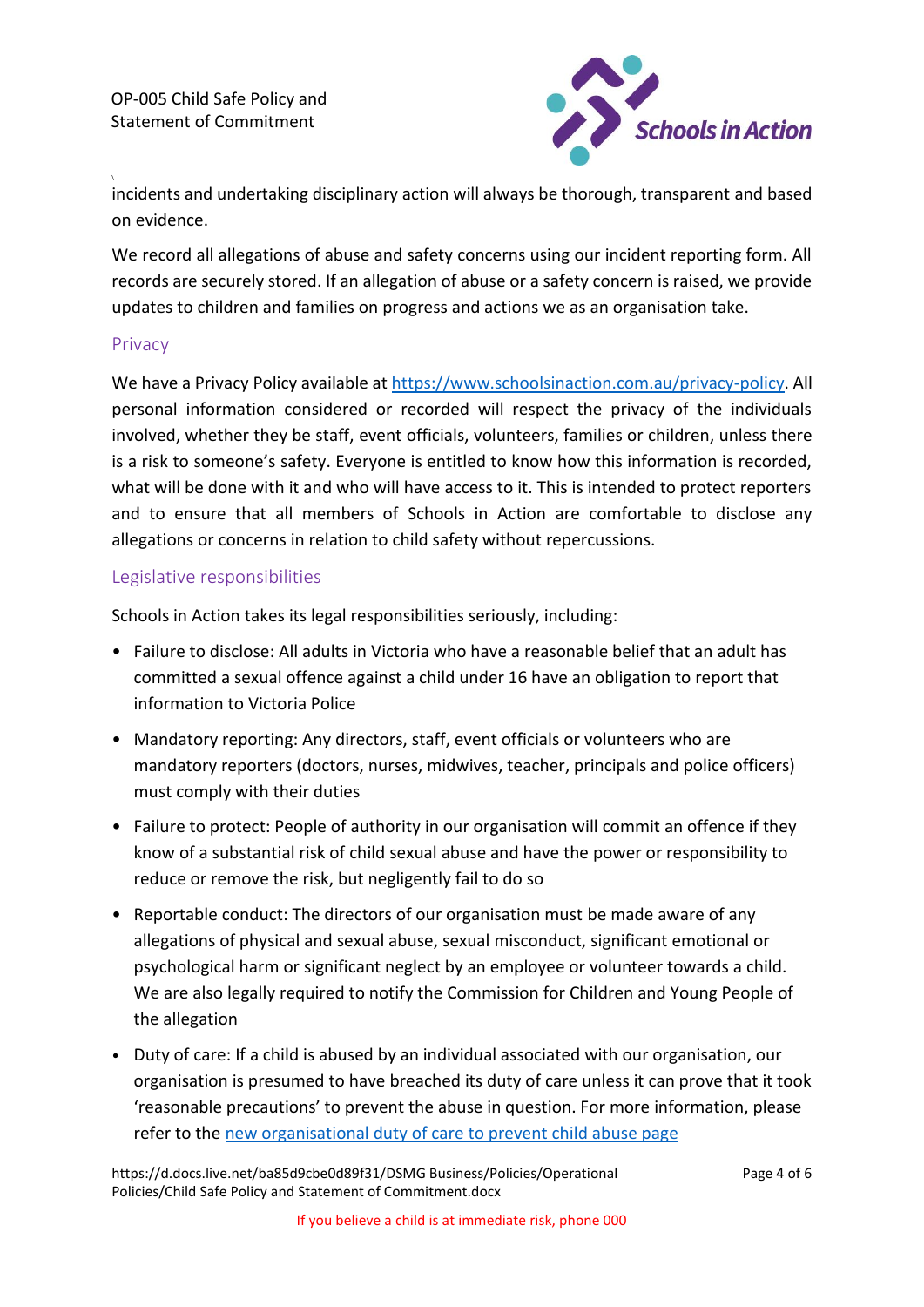

<https://www.justice.vic.gov.au/safer-communities/protecting-children-andfamilies/betrayal-of-trust-fact-sheet-the-new> on the Department of Justice and Regulation's website.

### Risk management

In Victoria, organisations are required to protect children when a risk is identified. In addition to general occupational health and safety risks, we proactively manage risks of abuse to our children.

We have risk management strategies in place to identify, assess and take steps to minimise child abuse risks which include risks posed by physical environments and online environments.

# Allegations, concerns and complaints

Schools in Action takes all allegations seriously and has practices in place to investigate thoroughly and quickly. Our directors, staff, event officials and volunteers are trained to deal with allegations appropriately.

We work to ensure all children, families, directors, staff, event officials and volunteers know what to do and who to tell if they observe abuse or are a victim and if they notice inappropriate behaviour.

We all have a responsibility to report an allegation of abuse if we have a reasonable belief that an incident took place. If an adult has a reasonable belief that an incident has occurred then they must report the incident. Factors contributing to reasonable belief may include:

- a child states they or someone they know has been abused (noting that sometimes the child may in fact be referring to themselves)
- behaviour consistent with that of an abuse victim is observed
- someone else has raised a suspicion of abuse but is unwilling to report it
- observing suspicious behaviour.

Schools in Action staff are required to complete the organisation's Child Abuse Reporting Form to document any incident, disclosure or suspicion that a child has been or is at risk of being abused.

#### Regular review

This policy will be reviewed every two years and following significant incidents if they occur. We will ensure that families and children have the opportunity to contribute. Where possible